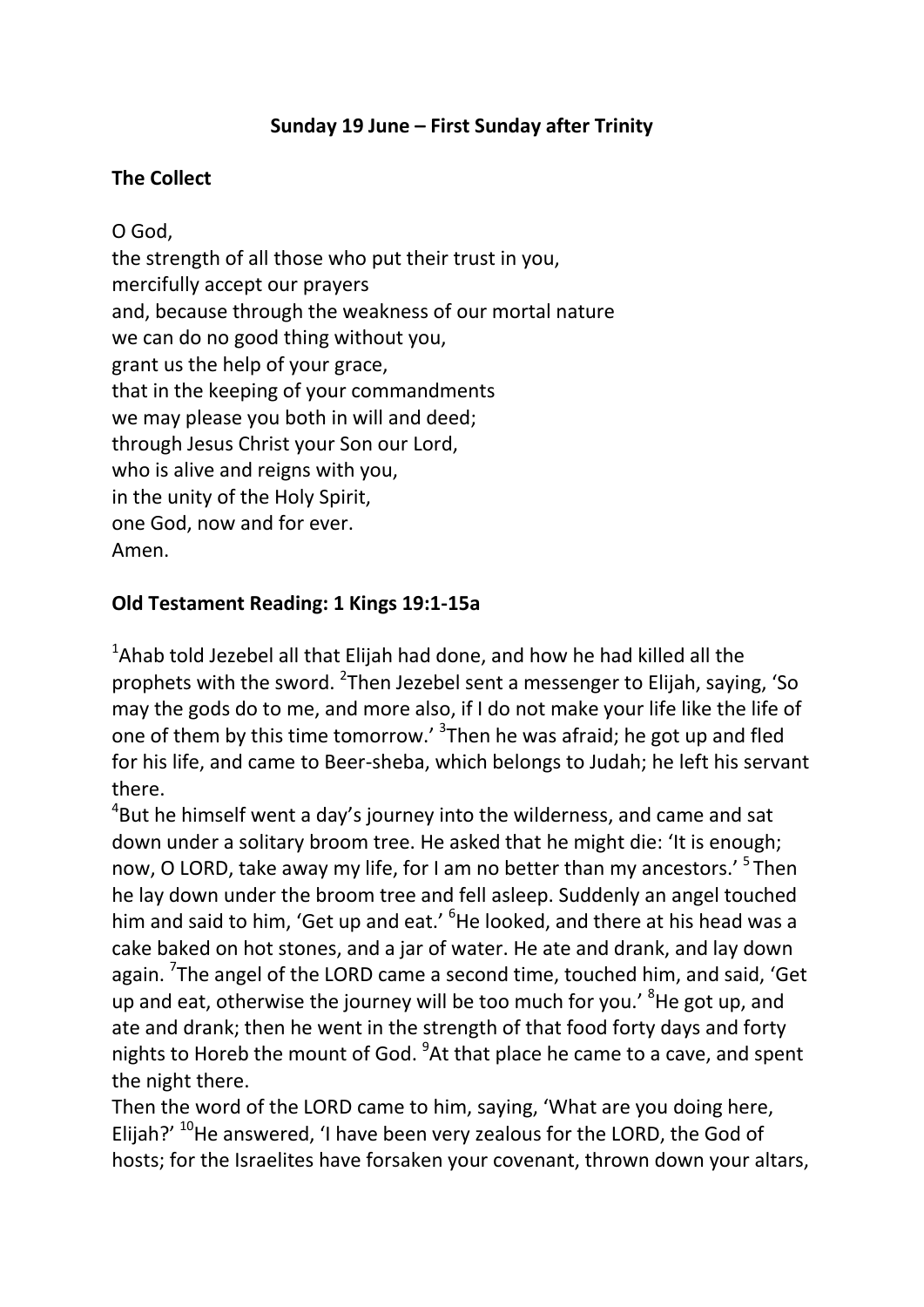and killed your prophets with the sword. I alone am left, and they are seeking my life, to take it away.'

 $11$ He said. 'Go out and stand on the mountain before the LORD, for the LORD is about to pass by.' Now there was a great wind, so strong that it was splitting mountains and breaking rocks in pieces before the LORD, but the LORD was not in the wind; and after the wind an earthquake, but the LORD was not in the earthquake;  $^{12}$  and after the earthquake a fire, but the LORD was not in the fire; and after the fire a sound of sheer silence.  $13$ When Elijah heard it, he wrapped his face in his mantle and went out and stood at the entrance of the cave. Then there came a voice to him that said, 'What are you doing here, Elijah?'  $^{14}$ He answered, 'I have been very zealous for the LORD, the God of hosts; for the Israelites have forsaken your covenant, thrown down your altars, and killed your prophets with the sword. I alone am left, and they are seeking my life, to take it away.' <sup>15</sup>Then the LORD said to him, 'Go, return on your way to the wilderness of Damascus; when you arrive, you shall anoint Hazael as king over Aram.'

## **Psalms 42 & 43**

As the deer longs for the water brooks, \*so longs my soul for you, O God.

My soul is athirst for God, even for the living God; \* when shall I come before the presence of God?

My tears have been my bread day and night, \* while all day long they say to me, 'Where is now your God?'

Now when I think on these things, I pour out my soul: \* how I went with the multitude and led the procession to the house of God,

With the voice of praise and thanksgiving, \*among those who kept holy day.

Why are you so full of heaviness, O my soul, \* and why are you so disquieted within me?

O put your trust in God; \* for I will yet give him thanks, who is the help of my countenance, and my God.

8My soul is heavy within me; \*therefore I will remember you from the land of Jordan,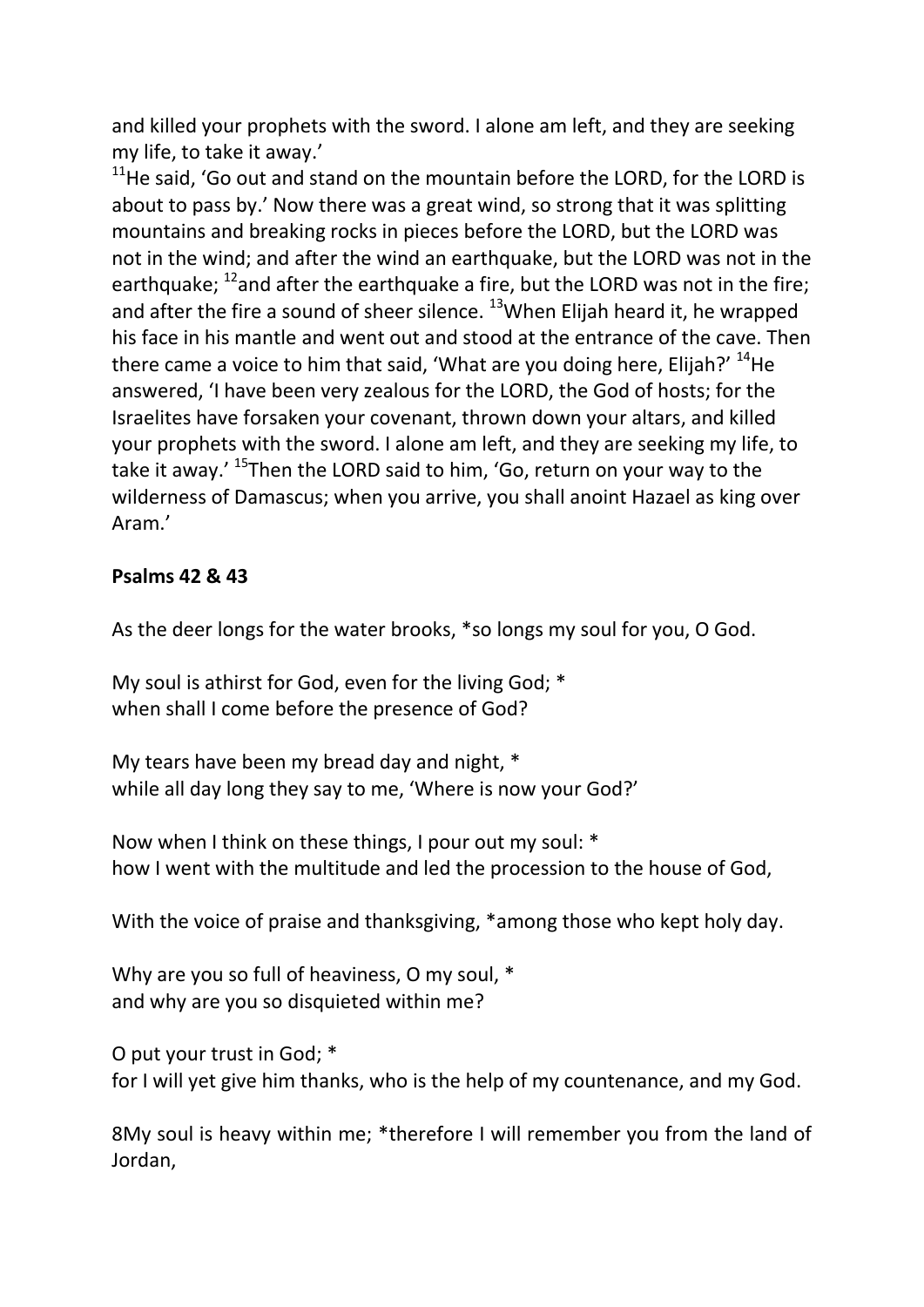and from Hermon and the hill of Mizar.

Deep calls to deep in the thunder of your waterfalls; \* all your breakers and waves have gone over me. The Lord will grant his loving-kindness in the daytime; \* through the night his song will be with me, a prayer to the God of my life.

I say to God my rock, 'Why have you forgotten me? \* and why go I so heavily, while the enemy oppresses me?'

As they crush my bones, my enemies mock me; \* while all day long they say to me, 'Where is now your God?'

Why are you so full of heaviness, O my soul? \* and why are you so disquieted within me?

O put your trust in God; \* for I will yet give him thanks, who is the help of my countenance, and my God.

Give judgement for me, O God, and defend my cause against an ungodly people; \*

deliver me from the deceitful and the wicked.

For you are the God of my refuge; why have you cast me from you, \* and why go I so heavily, while the enemy oppresses me?

O send out your light and your truth, that they may lead me, \* and bring me to your holy hill and to your dwelling,

That I may go to the altar of God, to the God of my joy and gladness; \* and on the lyre I will give thanks to you, O God my God.

Why are you so full of heaviness, O my soul, \* and why are you so disquieted within me?

O put your trust in God; \* for I will yet give him thanks, who is the help of my countenance, and my God.

### **New Testament Reading: Galatians 3:23-29**